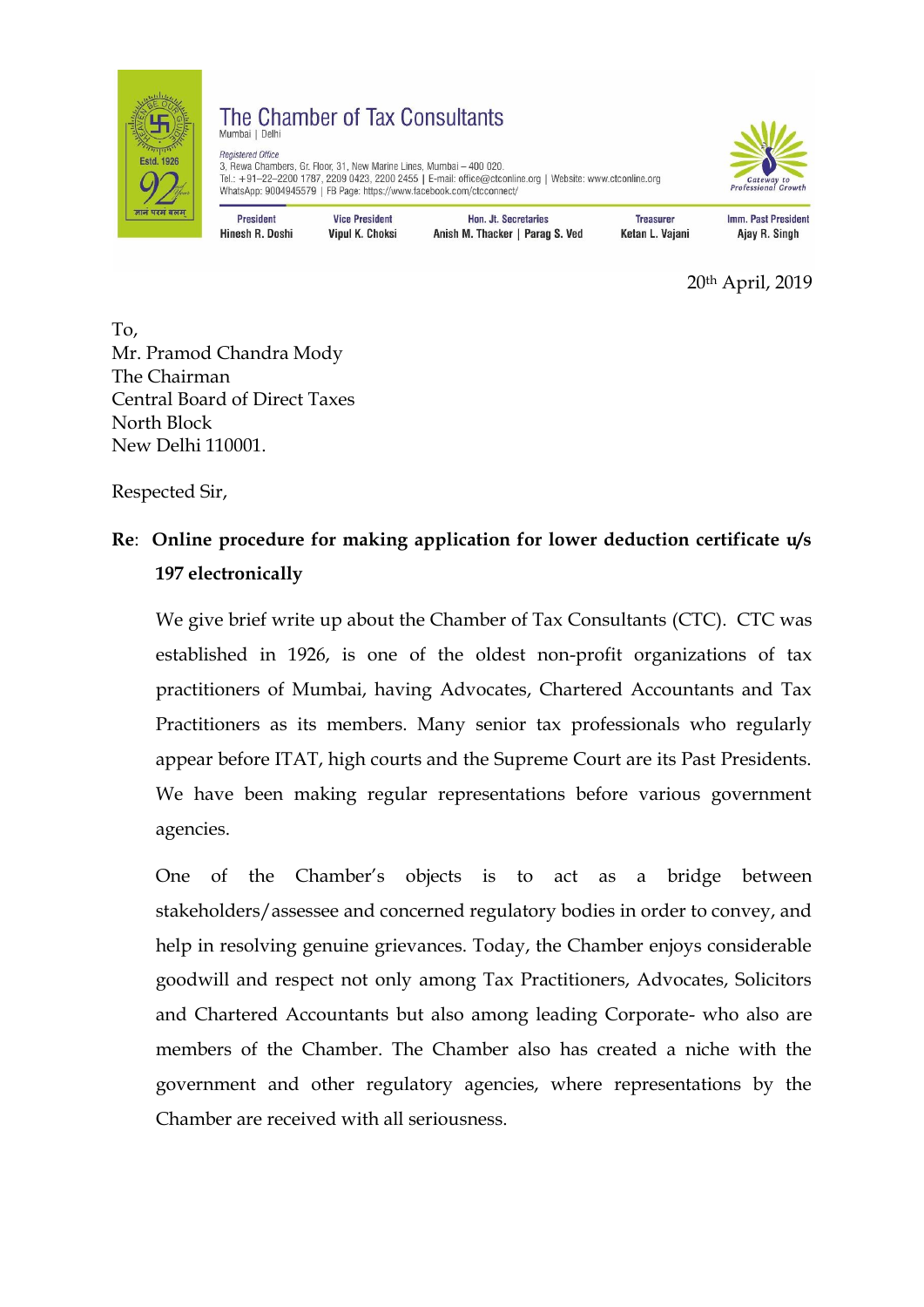

### The Chamber of Tax Consultants Mumbai | Delh **Registered Office** 3, Rewa Chambers, Gr. Floor, 31, New Marine Lines, Mumbai - 400 020. Tel.: +91-22-2200 1787, 2209 0423, 2200 2455 | E-mail: office@ctconline.org | Website: www.ctconline.org WhatsApp: 9004945579 | FB Page: https://www.facebook.com/ctcconnect/ **President Vice President**



Hinesh R. Doshi Vipul K. Choksi

Hon, Jt. Secretaries Anish M. Thacker | Parag S. Ved

**Treasurer** Ketan L. Vajani Imm. Past President Ajay R. Singh

The Chamber has always been instrumental in spreading education and also enlightening the citizens of the country in various matters concerning tax laws. The Chamber takes pride to be of help to the government in the nation building process.

Recently CBDT has notified rules and online procedure for making application for lower deduction certificate u/s 197 electronically. The application shall be made online only through TRACES portal (Notification no 74/2018 dated 25/10/2018 and Notification no 08/2018 dated 31/12/2018).

The initiative taken by CBDT is laudable but there are certain constraints or issues which need to be addressed to make said scheme more effective and workable. If the steps are taken to remove the problems then CBDT will have one more feather in its cap towards ease of doing business towards which Government is committed.

## Procedure to be Followed for online filing of application under section 197:

The tax-payer/Deductee shall login in to the TRACES website for submission of application in Form 13 electronically, for grant of certificate for deduction of Income-tax (TDS) at any lower rate or no deduction of Income-tax under subsection (1) of Section 197 /collection of the tax at any lower rate under subsection (9) of Section 206C of the Income-tax Act, 1961 through TRACES, as per procedure specified. An Assessee must register on TRACES portal (www.tdscpc.gov.in) as "Tax Payer" (Hereinafter all references to registration on TRACES portal shall mean registering as Tax Payer) for downloading form 26AS and verifying TDS certificates issued to the assessee. For generating form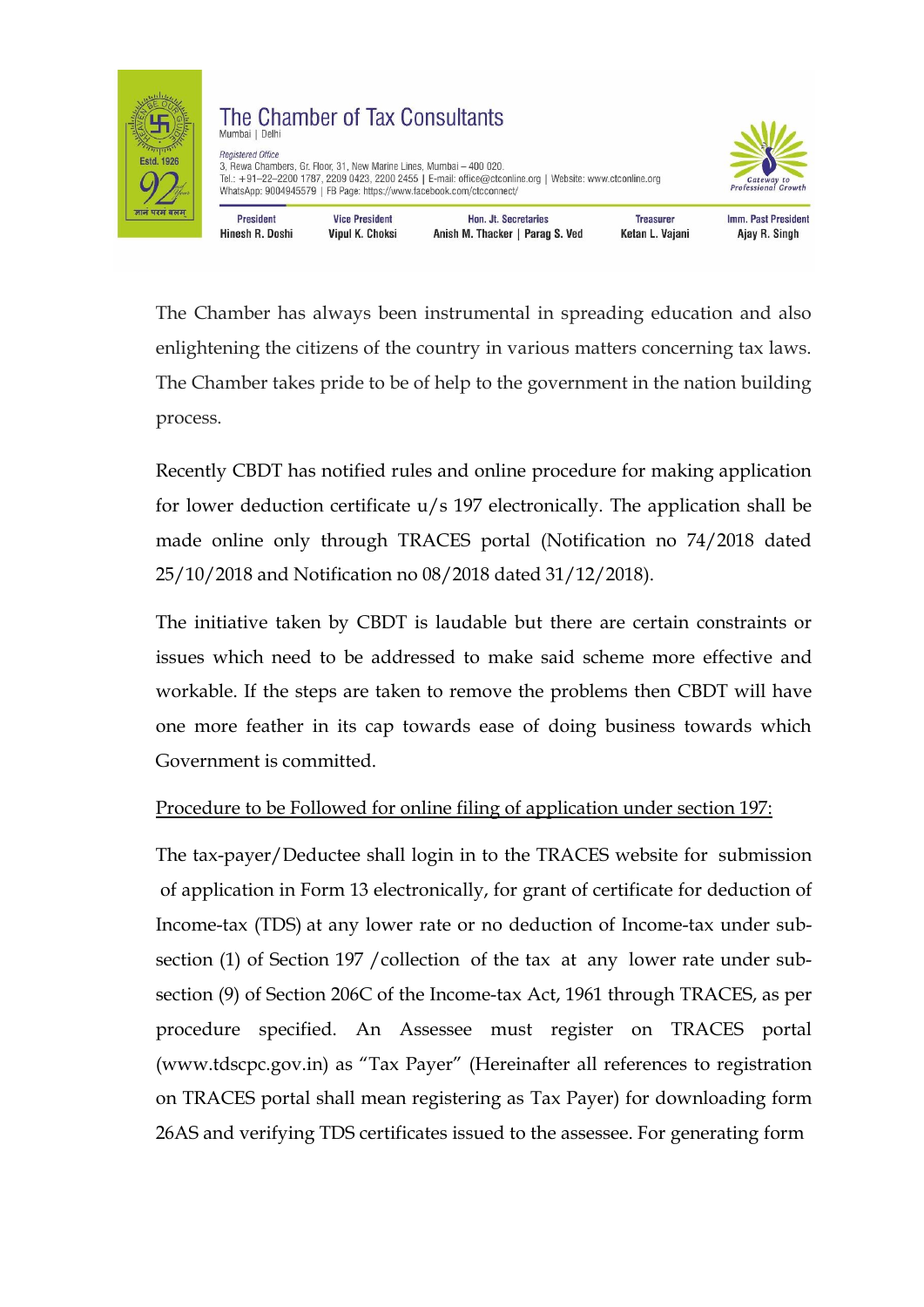

Hinesh R. Doshi



**Vipul K. Choksi** 



Imm. Past President

Ajay R. Singh

Ketan L. Vajani

16B/16C it is mandatory to register on TRACES portal so that form can be issued to deductee.

Anish M. Thacker | Parag S. Ved

For registering on TRACES portal certain details like Indian address, Indian mobile number, PAN of authorised person and PAN encrypted DSC are mandatory amongst other details. An OTP is received on the mobile and activation link in the email. Only after the combination of link received in email and OTP received on mobile is matched, assessee can proceed with registration.

After the application for lower deduction certificate is submitted online, the application is then transferred to AO based on the PAN database. Jurisdiction details of AO are not allowed to be entered in the application.

We list herein below some of the issues raised by our members for online making application u/s 197 and request your Honour to addressed the same

**Issues :**

## 1. Change of Jurisdiction without corresponding transfer of PAN:

The application in form 13 will be filed electronically which shall be forwarded to the Concerned TDS Assessing Officer. Many times it happens that jurisdiction of Assessee undergoes a change which requires migration of Permanent Account Number (PAN) to the concerned AO. This generally takes long time as a result, application made under section 197 for lower deduction of Tax or no deduction of tax at source is received by a AO who does not have real time jurisdiction and not by AO having real time jurisdiction. This results in delay in processing application. As a result of this procedural delay, Tax at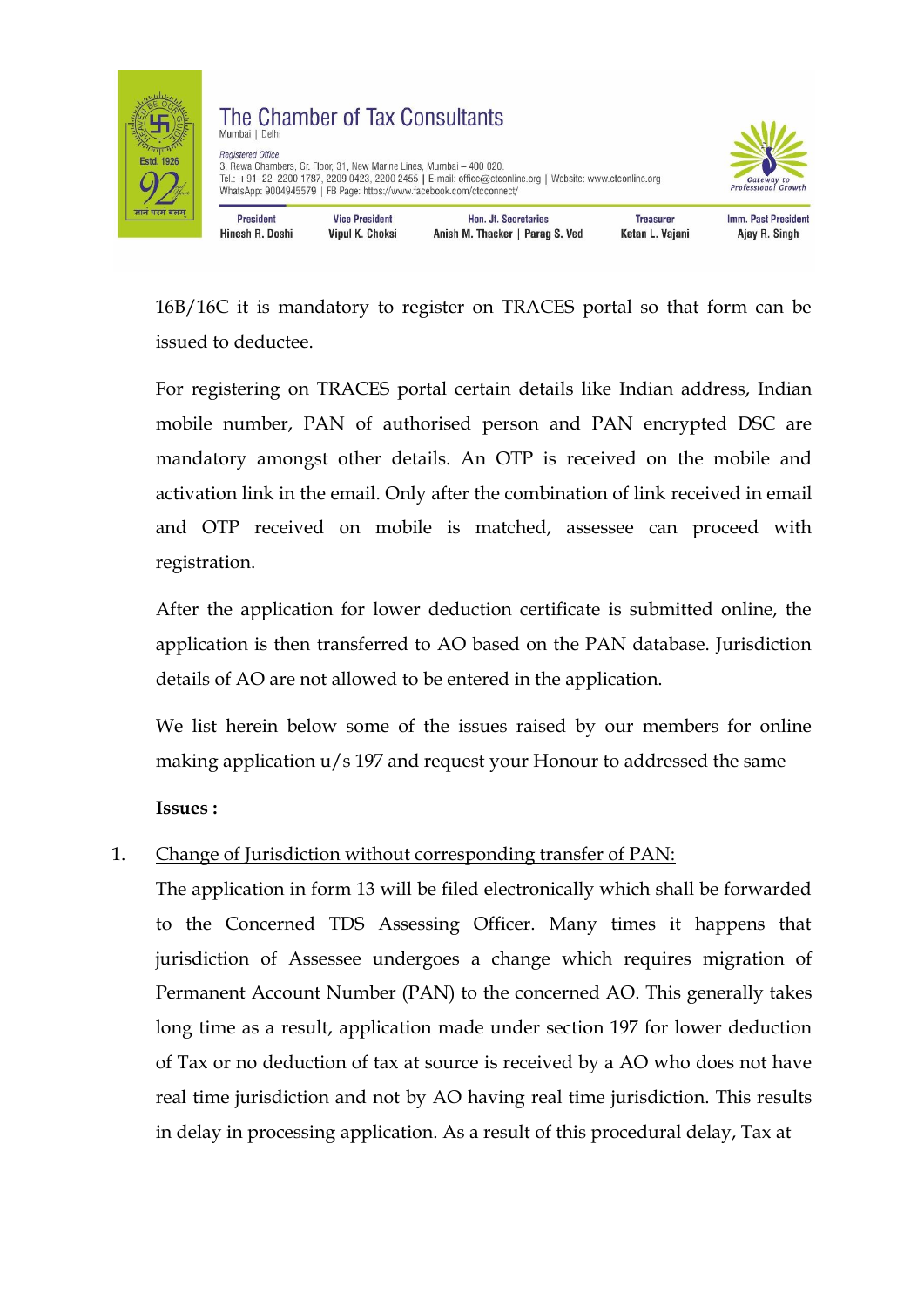

#### The Chamber of Tax Consultants Mumbai | Delh **Begistered Office** 3, Rewa Chambers, Gr. Floor, 31, New Marine Lines, Mumbai - 400 020. Tel.: +91-22-2200 1787, 2209 0423, 2200 2455 | E-mail: office@ctconline.org | Website: www.ctconline.org WhatsApp: 9004945579 | FB Page: https://www.facebook.com/ctcconnect/ **President Vice President** Hon, Jt. Secretaries **Treasurer**



Imm. Past President

Ajay R. Singh

Ketan L. Vajani

Source would have been deducted by payee thereby making process futile. In such cases system should define jurisdiction and allow him to decide the case.

Anish M. Thacker | Parag S. Ved

2. Non Resident not having Permanent Place or Mobile No:

Vipul K. Choksi

- In case of Non Residents who do not have any Permanent address or place of business in India nor they have an mobile number in India and who wish to register themselves on TRACES portal for no deduction or lower deduction of Tax at Source , they cannot do so since they cannot provide the mandatory details as stated above. They are unable to provide certain information while making application. We cite some of the instances wherein a Non Resident is required to register on TRACES portal as follows:
- a. Downloading of form 26AS

Hinesh R. Doshi

- b. Applying for lower deduction application u/s 197 –
- (i) In case of Foreign companies which may have Permanent Establishment on account deemed supervisory with no fixed place of business , in that case Payer often deducts Tax at Source at maximum marginal rate ( MMR) on the entire transaction value, whereas foreign company always insist that the tax rate be determined by AO in order to avoid any future litigation (in case of composite supply of materials and services or any other reason).
- (ii) In case of a Non-resident Indian owning property in India and wanting to sell the property may require certificate for lower deduction of tax (to avail benefit of indexation). The deductor will not be able to register on the TRACES portal since he does not have an Indian mobile number and place of business in India.
- 3. Filing of more than one application: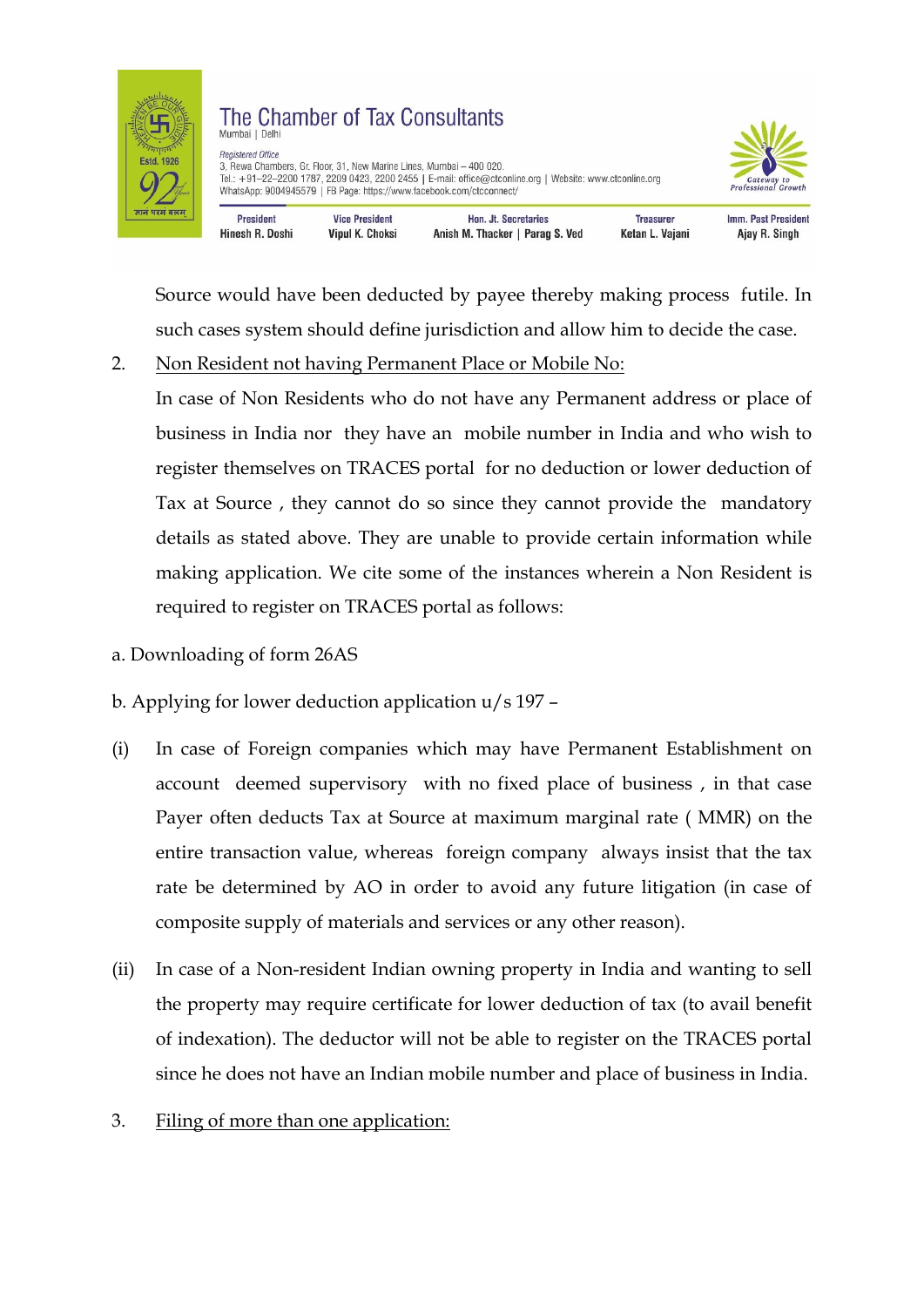

### The Chamber of Tax Consultants Mumbai | Delh **Registered Office** 3, Rewa Chambers, Gr. Floor, 31, New Marine Lines, Mumbai - 400 020. Tel.: +91-22-2200 1787, 2209 0423, 2200 2455 | E-mail: office@ctconline.org | Website: www.ctconline.org WhatsApp: 9004945579 | FB Page: https://www.facebook.com/ctcconnect/



**Vice President** Imm. Past President **President** Hon, Jt. Secretaries **Treasurer** Hinesh R. Doshi Vipul K. Choksi Anish M. Thacker | Parag S. Ved Ketan L. Vajani Ajay R. Singh

The newly introduced online utility does not support filing of more than one application at a time. As such, taxpayer has to wait for disposal of one application before filing another application. For example, in case four orders u/s 197 are required, it may take 3-4 months for obtaining such orders as second application can only be filed after the disposal of first application.

## 4. Query will be posted on the Applicants Login on TRACES portal:

As per the procedure if the officer requires further clarification or information or documents while processing application u/s 197, the query will be available to the applicant in his / her / its inbox in TRACES portal through the applicant's login.

# 5. **Tax to be deducted at Source at lower or NIL rate to be decided by the System Functionality:**

The procedure laid down also states that "based on parameters defined in rule 28AA/28AB/37H of the Income Tax Rules, 1962 an estimated rate of tax will be suggested by the system functionality. However, the AO shall be free to arrive at Independent rate based on his/her method of calculation or taking into consideration any other information available with him/her.

System will not consider while arriving at rate the stay granted in case of disputed matter and also disputes which are in appeal which are squarely covered by the decisions of the Higher forums in applicants own case or in any other case. Hence in such cases TDS AO will consider the rate suggested by the system without any application of mind to remain on safer side. As on today also there is practice in the TDS section not to issue NIL certificate more particularly in case of charitable trust. Certificate under section 197 are issued only for lower rate of tax and not for Nil rate of Tax.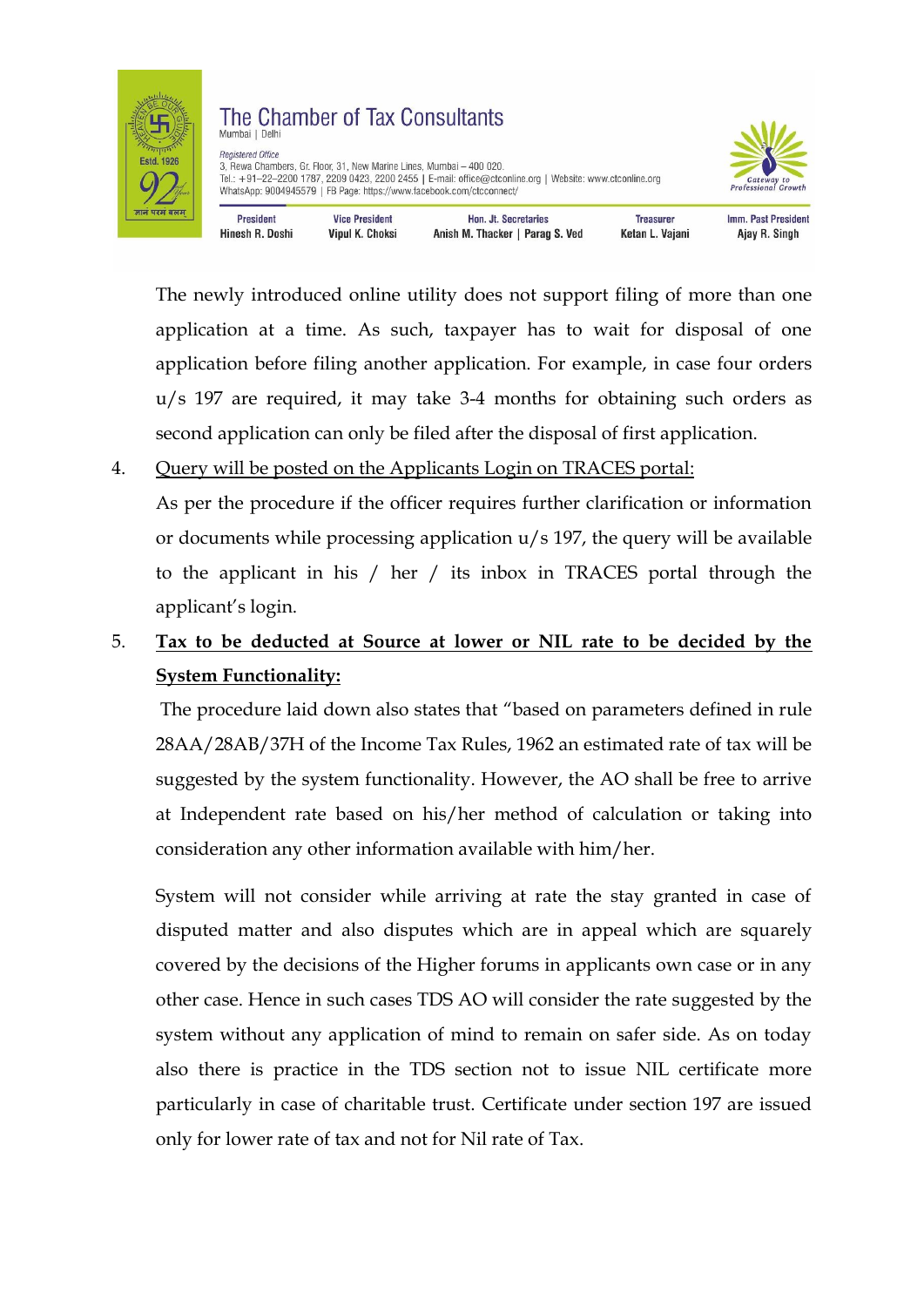

### The Chamber of Tax Consultants Mumbai | Delh

**Registered Office** 3, Rewa Chambers, Gr. Floor, 31, New Marine Lines, Mumbai - 400 020. Tel.: +91-22-2200 1787, 2209 0423, 2200 2455 | E-mail: office@ctconline.org | Website: www.ctconline.org WhatsApp: 9004945579 | FB Page: https://www.facebook.com/ctcconnect/



**President** Hinesh R. Doshi

**Vice President** Vipul K. Choksi

Hon, Jt. Secretaries Anish M. Thacker | Parag S. Ved

**Treasurer** Ketan L. Vajani Imm. Past President Ajay R. Singh

## 6. **AO to access information from CPC(ITR), E (Filing) and ITBA :**

As per procedure AO shall access information essential for processing the request in respect of the tax payer/deductee as received from CPC(ITR), E-Filing and ITBA. Based on this AO as well as system functionality will determine the rate of tax for which certificate needs to be issued. In many cases it has been seen that there are erroneous demands pending on the CPC portal and these demand despite the rectification application filed have not been cleared. In many cases appeal effects have not been given despite Appeal order has been passed in favour of assessee. As a result wrong demands are reflected and deciding rate of tax at source purely on such demand by system will have adverse affect or delay in issuing such certificate.

## 7. **Size of the File required to be uploaded;**

Uploading of documents is restricted by file size of 5 MB. As such contacts/ documents with higher file size are difficult to upload.

## 8. **Entries should not be restricted to 50:**

In case of number of entries are more than 50 for application to be made in form 13 for no deduction or lower deduction of Tax at Source online than offline details are required to be submitted.

## 9. Application to be signed by principal Officer:

Presently online form mandatorily requires declaration to be signed by the Principal Officer of the company only whereas this is not a requirement as per the form as prescribed under the Income Tax Rules. Even an Authorized Signatory is entitled to sign the application.

## **Suggestion:**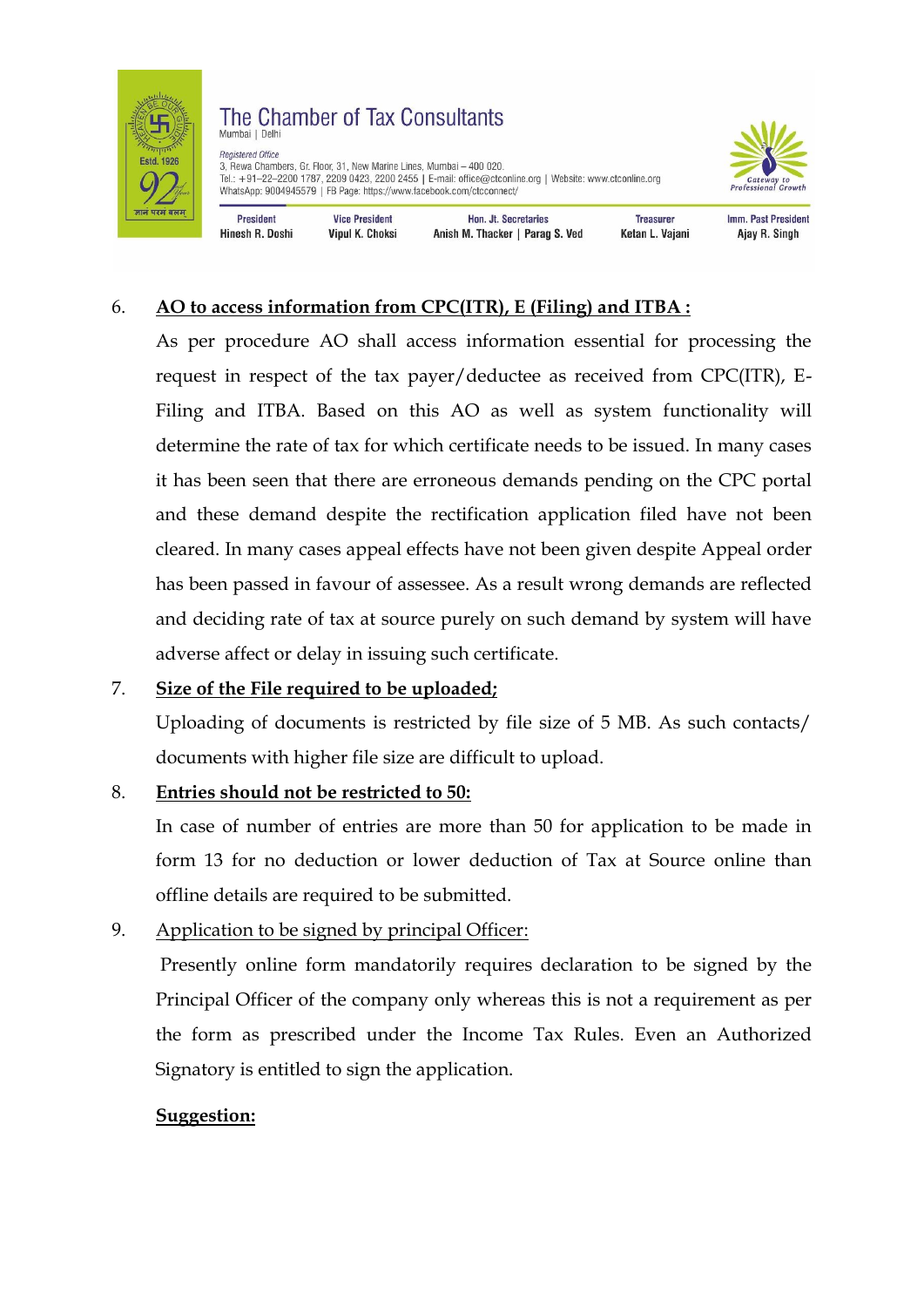

Hinesh R. Doshi

#### The Chamber of Tax Consultants Mumbai | Delhi **Registered Office** 3, Rewa Chambers, Gr. Floor, 31, New Marine Lines, Mumbai - 400 020. Tel.: +91-22-2200 1787, 2209 0423, 2200 2455 | E-mail: office@ctconline.org | Website: www.ctconline.org WhatsApp: 9004945579 | FB Page: https://www.facebook.com/ctcconnect/ **President Vice President** Hon, Jt. Secretaries **Treasurer**

Anish M. Thacker | Parag S. Ved

Vipul K. Choksi



Imm. Past President

Ajay R. Singh

Ketan L. Vajani

- 1. In respect of AO code, the AO code may be auto populated from the tax database but applicant can be given the right to change if the code is incorrect. The Application should then be sent to the AO shown in the evidence filed to ensure speedy processing. Further system should take care for migration of PAN at the same time (maximum a week's time) to the jurisdictional officer.
- 2. Allow registration to be done based on foreign address since getting a PAN at an overseas address is also possible. Address may be linked to PAN database since login to TRACES portal is PAN based. Once an Applicant keys in status as Non Resident, the other fields should be deactivated:
- a. Mobile number for non-residents should not be mandatory. The email link should be sufficient for registration – similar to income tax e-filing procedure.
- b. DSC need not be PAN based. For security reasons the same can be linked to email id – similar to Income tax e-filing portal.
- c. Authorised person should be allowed to be registered without PAN as per existing e-filing portal.
- 3. Applicant can file multiple applications and filing can not be restricted to one at a time. Additional application may be allowed to be filed and only additional information may be required to be submitted.
- 4. In case of query raised by AO ,apart from posting the same on Login Id of applicant on TRACES, an email and/or SMS also be sent to the applicant seeking more information or clarification.
- 5. Further while deciding the Tax at Source either at Lower rate or Nil rate , system functionality should also consider the stay granted by Income Tax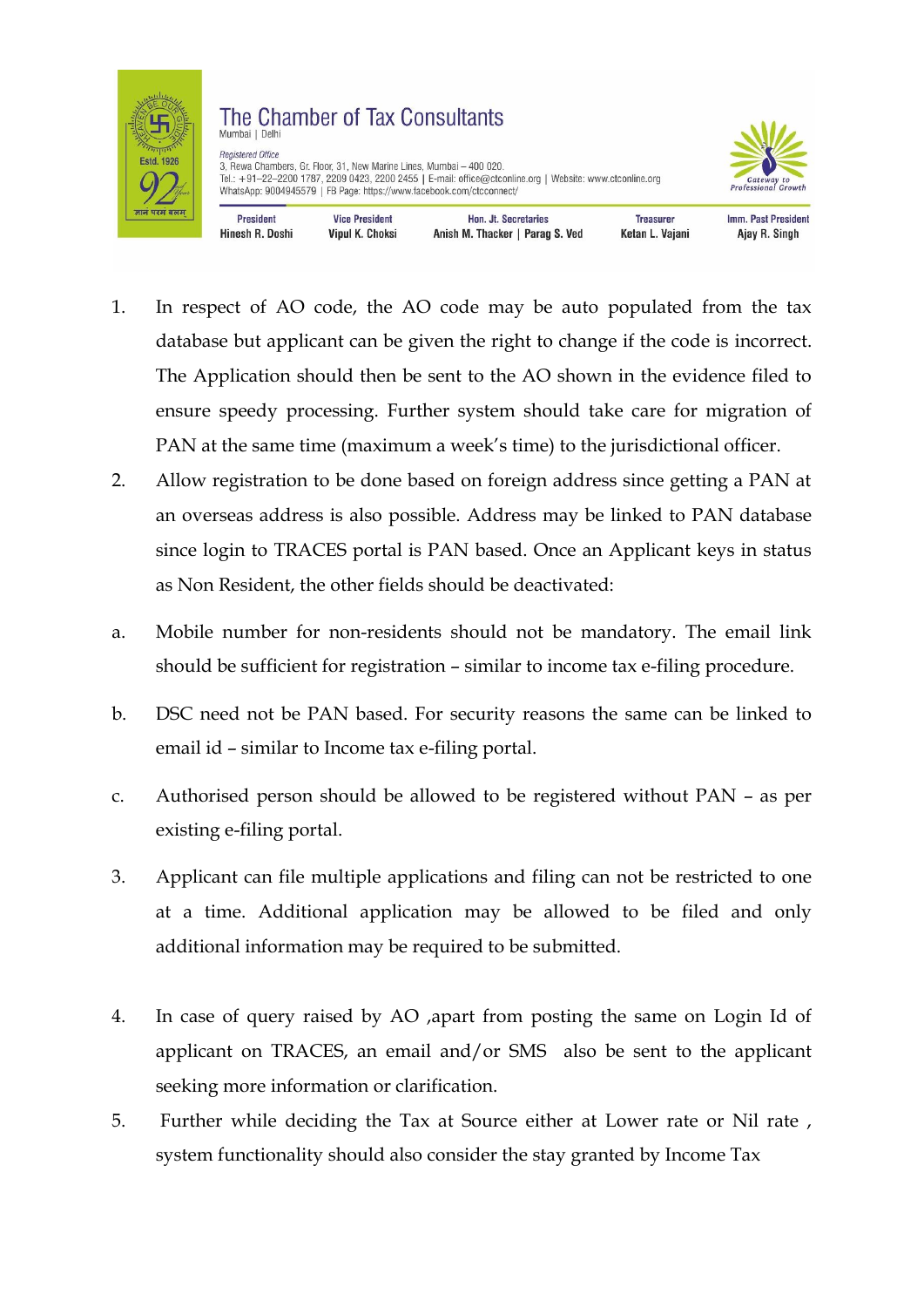

### The Chamber of Tax Consultants Mumbai | Delhi **Registered Office**

3, Rewa Chambers, Gr. Floor, 31, New Marine Lines, Mumbai - 400 020. Tel.: +91-22-2200 1787, 2209 0423, 2200 2455 | E-mail: office@ctconline.org | Website: www.ctconline.org WhatsApp: 9004945579 | FB Page: https://www.facebook.com/ctcconnect/



**President Vice President** Hinesh R. Doshi Vipul K. Choksi

Hon, Jt. Secretaries Anish M. Thacker | Parag S. Ved

**Treasurer** Ketan L. Vajani Imm. Past President Ajay R. Singh

Authorities in case of disputed matter and also disputes which are in appeal which are squarely covered by the decisions of the Higher forums before arriving rate and one should not restrict to rate determined by system functionality in mechanical manner more particularly when it is adversely affecting assessee.

- 6. Before arriving at rate for deduction of Tax at source u/s 197 , a mechanism should be created in the system to address the rectification application filed by the Assessee for erroneous demand shown on TRACES Portal for which no action has been taken or where appeal effect has not been given by AO in case of demand which has been deleted by higher appeal forum.
- 7. Filing of online application for nil or lower deduction of tax at source shall not be restricted to 5 MB.
- 8. Further Filing of Online application should not be restricted to 50 entries and complete atomisation shall be required in that case.
- 9. For registration of the assessee on TRACES website, details of TDS deducted/ collected or challan details of tax paid by taxpayer is required. Hence in the case of new taxpayers, registration becomes difficult in the absence of satisfaction of these parameters.
- 10. Allow signing of application by an Authorised Signatory.
- 11. Allow "Not Applicable" as an option in various fields with a dialog box that requires an explanation as to why not applicable.
- 12. The NRI services portal (www.nriservices.tdscpc.gov.in) should be allowed to be accessed by Indian professionals as well since non-residents generally prefer to outsource work to local professional and possibly above issues can be